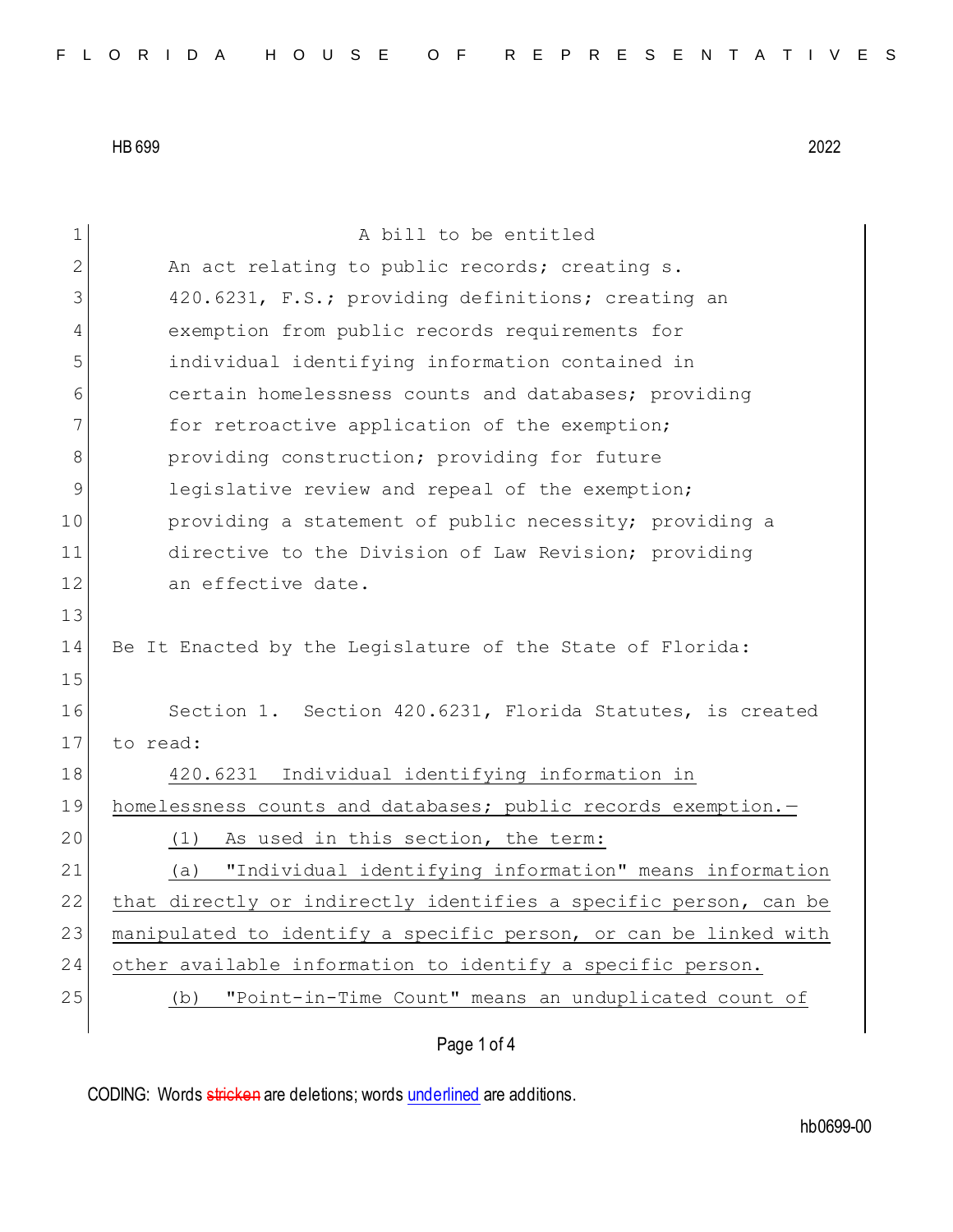| 26 | both the sheltered and unsheltered people in a community who are |  |  |  |  |  |  |  |  |  |
|----|------------------------------------------------------------------|--|--|--|--|--|--|--|--|--|
| 27 | experiencing homelessness. For purposes of this section, the     |  |  |  |  |  |  |  |  |  |
| 28 | term includes all survey information received from such persons. |  |  |  |  |  |  |  |  |  |
| 29 | Individual identifying information of a person<br>(2)            |  |  |  |  |  |  |  |  |  |
| 30 | contained in a Point-in-Time Count or a homeless management      |  |  |  |  |  |  |  |  |  |
| 31 | information system that is collected pursuant to 42 U.S.C. 119,  |  |  |  |  |  |  |  |  |  |
| 32 | subchapter IV and 24 C.F.R. part 91, is confidential and exempt  |  |  |  |  |  |  |  |  |  |
| 33 | from s. 119.07(1) and s. 24(a), Art. I of the State              |  |  |  |  |  |  |  |  |  |
| 34 | Constitution. This exemption applies to individual identifying   |  |  |  |  |  |  |  |  |  |
| 35 | information collected before, on, or after the effective date of |  |  |  |  |  |  |  |  |  |
| 36 | this act. This subsection is subject to the Open Government      |  |  |  |  |  |  |  |  |  |
| 37 | Sunset Review Act in accordance with s. 119.15 and shall stand   |  |  |  |  |  |  |  |  |  |
| 38 | repealed on October 2, 2026, unless reviewed and saved from      |  |  |  |  |  |  |  |  |  |
|    |                                                                  |  |  |  |  |  |  |  |  |  |
| 39 | repeal through reenactment by the Legislature.                   |  |  |  |  |  |  |  |  |  |
| 40 | This section does not preclude the release of<br>(3)             |  |  |  |  |  |  |  |  |  |
| 41 | aggregate information in a Point-in-Time Count or data in a      |  |  |  |  |  |  |  |  |  |
| 42 | homeless management information system that does not disclose    |  |  |  |  |  |  |  |  |  |
| 43 | the individual identifying information of a person.              |  |  |  |  |  |  |  |  |  |
| 44 | Section 2. (1) The Legislature finds that it is a public         |  |  |  |  |  |  |  |  |  |
| 45 | necessity that the individual identifying information of a       |  |  |  |  |  |  |  |  |  |
| 46 | person contained in a Point-in-Time Count or in a homeless       |  |  |  |  |  |  |  |  |  |
| 47 | management information system collected pursuant to 42 U.S.C.    |  |  |  |  |  |  |  |  |  |
| 48 | 119, subchapter IV and 24 C.F.R. part 91, be made confidential   |  |  |  |  |  |  |  |  |  |
| 49 | and exempt from public records requirements.                     |  |  |  |  |  |  |  |  |  |
| 50 | Public knowledge of such information could lead to<br>(2)        |  |  |  |  |  |  |  |  |  |

## Page 2 of 4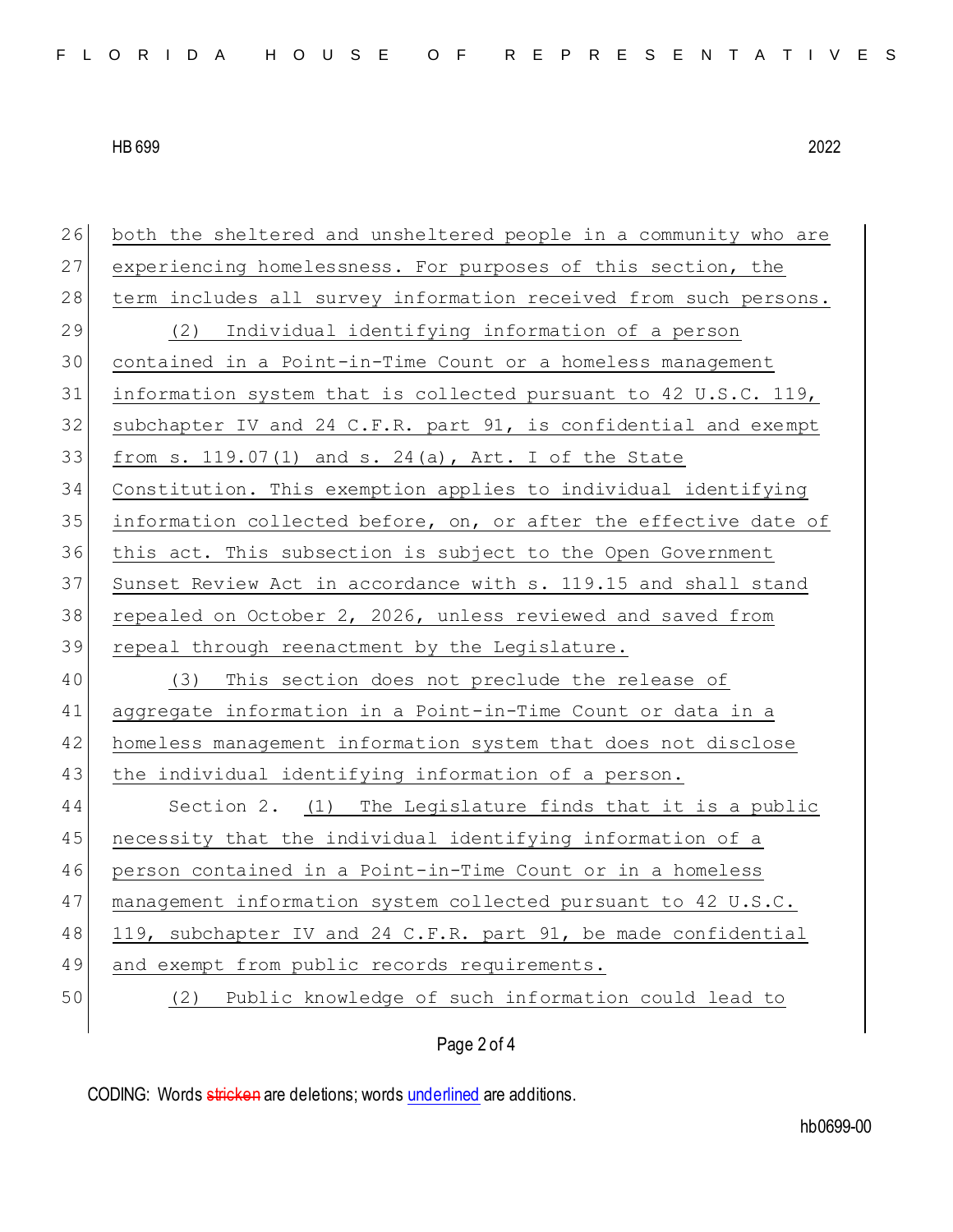| 51 | discrimination against or ridicule of an individual which could  |  |  |  |  |  |  |  |  |  |
|----|------------------------------------------------------------------|--|--|--|--|--|--|--|--|--|
| 52 | make such individual reluctant to seek assistance. Public        |  |  |  |  |  |  |  |  |  |
| 53 | knowledge of such information may also create a greater risk of  |  |  |  |  |  |  |  |  |  |
| 54 | injury to affected individuals who are survivors of domestic     |  |  |  |  |  |  |  |  |  |
| 55 | violence or suffer from mental illness or substance abuse.       |  |  |  |  |  |  |  |  |  |
| 56 | Additionally, public knowledge of such information may create a  |  |  |  |  |  |  |  |  |  |
| 57 | heightened risk for fraud and identity theft to affected         |  |  |  |  |  |  |  |  |  |
| 58 | individuals.                                                     |  |  |  |  |  |  |  |  |  |
| 59 | (3) The harm from disclosing the individual identifying          |  |  |  |  |  |  |  |  |  |
| 60 | information of a person contained in a Point-in-Time Count or in |  |  |  |  |  |  |  |  |  |
| 61 | a homeless management information system outweighs any public    |  |  |  |  |  |  |  |  |  |
| 62 | benefit that can be derived from widespread and unfettered       |  |  |  |  |  |  |  |  |  |
| 63 | access to such information. The exemption is narrowly written so |  |  |  |  |  |  |  |  |  |
| 64 | that certain aggregate information may still be disclosed.       |  |  |  |  |  |  |  |  |  |
| 65 | (4) Further, pursuant to 42 U.S.C. s. 11363, victim              |  |  |  |  |  |  |  |  |  |
| 66 | service providers must protect the personally identifying        |  |  |  |  |  |  |  |  |  |
| 67 | information about a client and may not disclose any personally   |  |  |  |  |  |  |  |  |  |
| 68 | identifying information about a client for purposes of a         |  |  |  |  |  |  |  |  |  |
| 69 | homeless management information system.                          |  |  |  |  |  |  |  |  |  |
| 70 | (5) For the foregoing reasons, the Legislature finds that        |  |  |  |  |  |  |  |  |  |
| 71 | such information must be made confidential and exempt from       |  |  |  |  |  |  |  |  |  |
| 72 | public records requirements.                                     |  |  |  |  |  |  |  |  |  |
| 73 | Section 3. The Division of Law Revision is directed to           |  |  |  |  |  |  |  |  |  |
| 74 | replace the phrase "the effective date of this act" wherever it  |  |  |  |  |  |  |  |  |  |
| 75 | occurs in this act with the date this act becomes a law.         |  |  |  |  |  |  |  |  |  |
|    |                                                                  |  |  |  |  |  |  |  |  |  |

Page 3 of 4